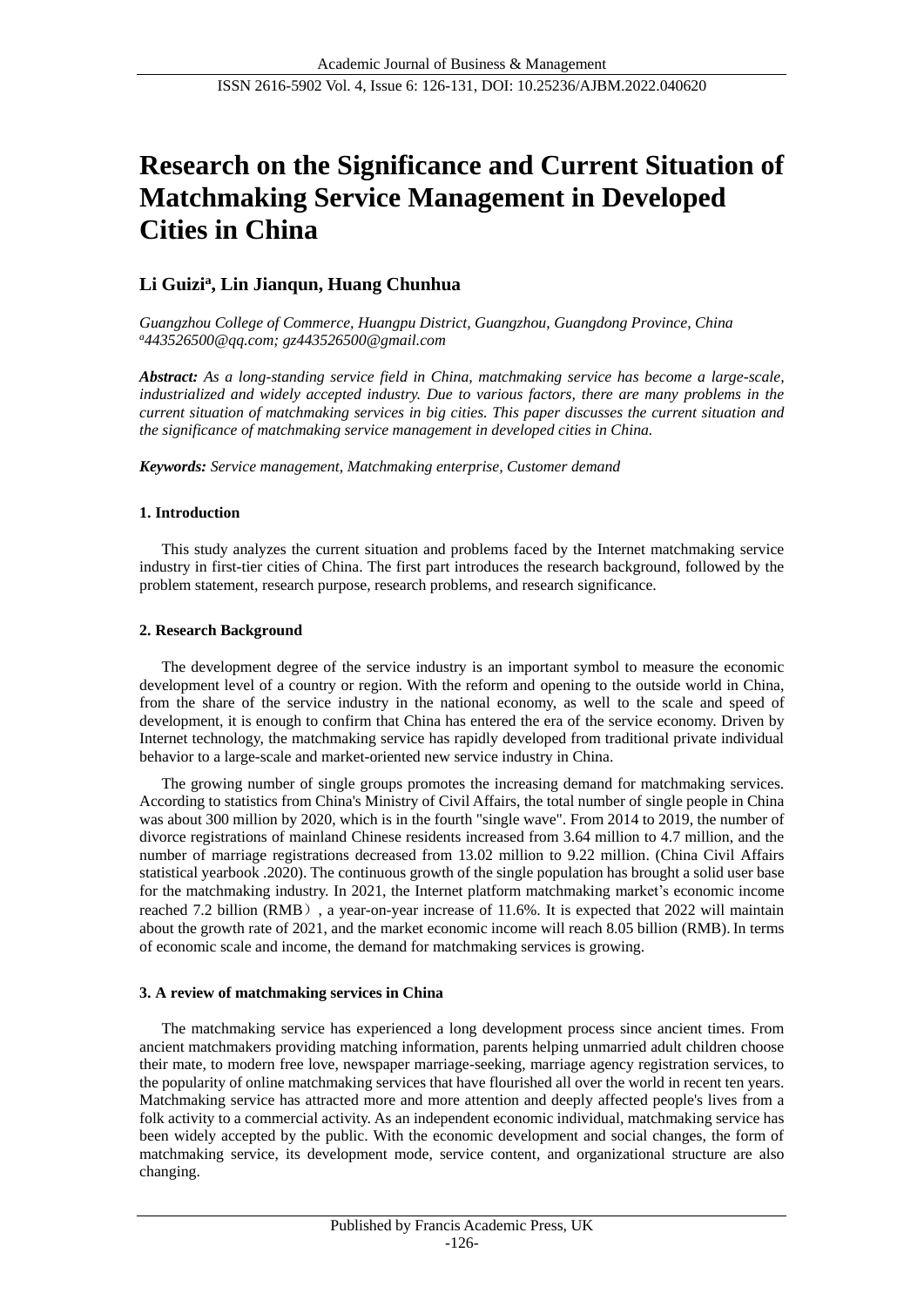The beginning of modern matchmaking industry began in the 1980s. Guang Qing matchmaking agency was established In November 1982 by Guangzhou Editorial Committee Office, Finance Bureau, and Personnel Bureau, which is also the first matchmaking agency in China, (Hu.2011) The marriage matchmaking agency at that time was an agency of the government intervention. With the gradual development of society, the matchmaking agency has gradually separated from the government and become a service industry with its own business characteristics. According to the data provided by Tian Yan Cha, there are more than 20000 matchmaking agencies in China. (Zhao.2021) 13 In 1994, Internet technology entered China. With the great development of computer network technology and communication technology, the Internet has been rapidly integrated into the development of Chinese society. With its huge amount of information and the sharing of information resources, the Internet provides an excellent information platform. The matchmaking industry can break through the original regional restrictions and realize the progress and development of the industry itself by relying on the Internet. Based on the needs of the industry and business purposes, a large number of online dating websites have emerged. From 1998 to 2017, the development of the Chinese online matchmaking industry has experienced four periods: embryonic period, exploration period, growth period, and maturity period. In the embryonic period (1998-2003), the public lacked awareness of the online marriage industry, with a small traffic scale, small investment scale, and small revenue scale. During the exploration period (2004-2008), the online marriage and love industry was well known to the public, the traffic scale gradually expanded, the investment scale increased rapidly, and the revenue scale increased slowly. In the growth period (2008-2015), online marriage and love products are mature, the growth of traffic scale is slow, the growth of investment scale is slow, and the growth of revenue scale is rapid. In the mature period (2015-present), the online marriage and love market has been transformed, the traffic scale has remained stable, the growth of the investment scale has slowed down, and the ways of revenue have been diversified. (Liu.2017)



*Data source: Special research report on online matchmaking market in China 2015 <https://www.analysys.cn/>*

#### *Figure 1: The matchmaking market has formed a stable operation mode - online and offline interaction mode*

The service model of big matchmaking companies depending on the Internet, such as BaiHe, Jia yuan.com, Zhenai.com, and Youyuan.com has developed from a single online service to a combination of (as shown in Figure 1) online and offline(O2O) (Figure 1: Total Sample data2000,1600 Actual user who have actually used matchmaking services within half a year; Potential users who have not used Internet dating services 400.) At present, a stable service mode (O2O) has been formed. In addition, because of the establishment of online and offline businesses, matchmaking services extend from related businesses to weddings, wedding photography, emotional counseling, and other businesses. However, in terms of the share of business income, the share of the extended business is very small. (Figure 2, Gray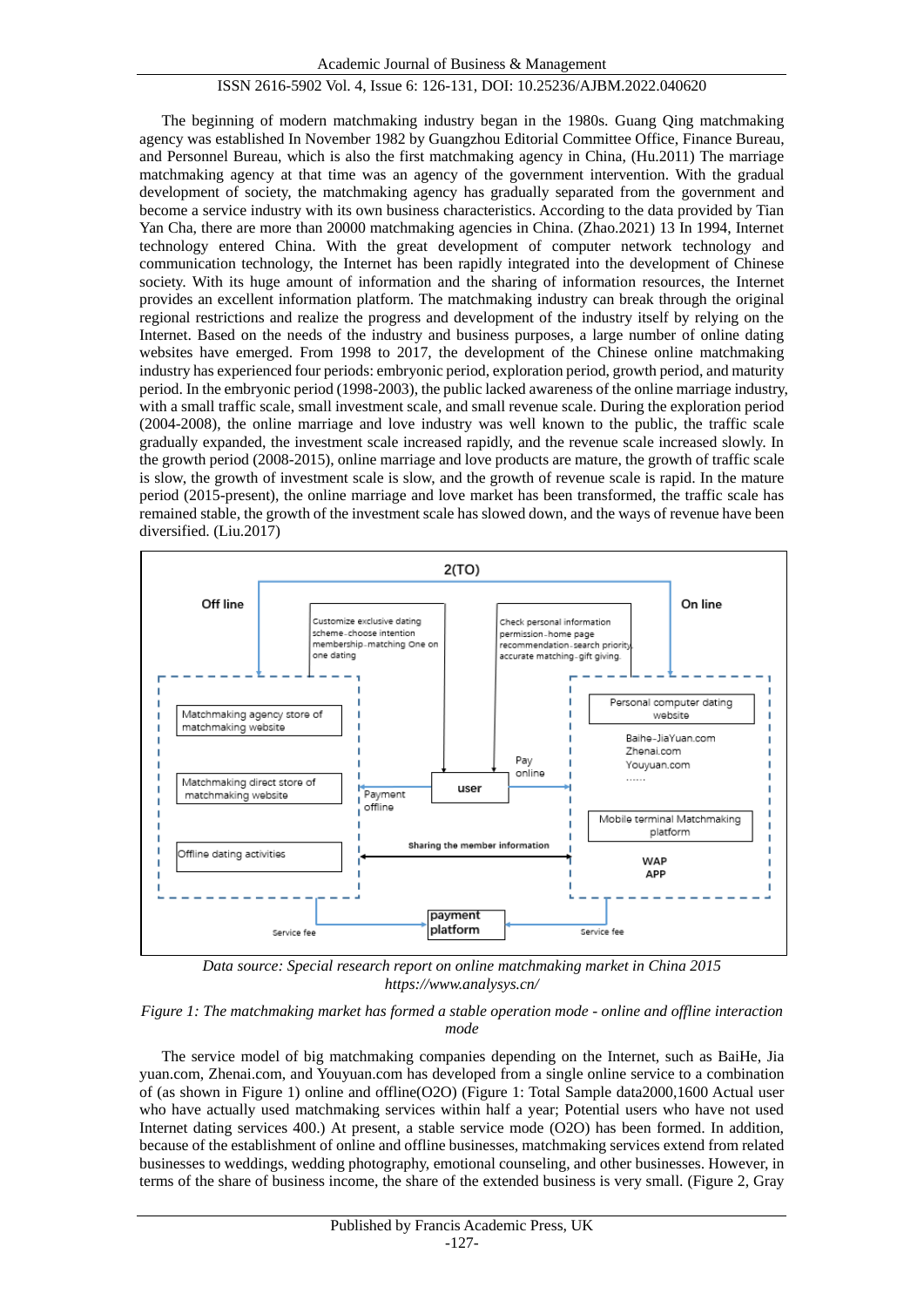lines represent information flow, blue lines represent cash flow) This diversified business chain model poses a great challenge to the relevance and contact degree of various industrial links.



*Data source: www.analysys.cn Annual analysis of Internet matchmaking service in China 2017*

*Figure 2: Income distribution of matchmaking services in different business segments*

## **4. Current situation of service management in matchmaking industry**

#### *4.1. The service management system with customers as the core has not yet been formed*

According to the analysis of public opinion hot spots of consumer complaints and consumer rights protection in 2021 released by Jiangsu Consumer Rights Protection Commission, matchmaking service has become one of the hot spots of rights protection. The complaints mainly focus on forcing and inducing consumption, matchmaker's lack of relevant qualifications, incomplete information review, unreasonable service terms, high fees, difficult refund, marketing harassment, false publicity, etc. In September 2021, Jiangsu Consumer Protection Commission conducted a consumption survey on the service status of five matchmaking corporations: JiaYuan.com, Baihe.com, zhenai.com, My Liang yuan.com, and NeteaseHuatian.com. According to the survey report, there are common problems in all matchmaking platforms, such as loopholes in platform information audit, false publicity, unclear refund rules, and infringement of consumers' right to know and fair trading. Obviously, there is a big gap between service quality and customer expectations.

## *4.2. The customers do not enjoy equivalent services after payment when they use the platform matchmaking services.*

Looking up the HeiMao.com complaints and 21CN poly complaints on behalf of Finance and economics, we found that Zhenai.com has become the "hardest hit area" of complaints, and various complaints about induced consumption, false publicity, Overlord terms, and perfunctory services emerge one after another. By May 2020, Zhenai.com had accumulated more than 3000 complaints, mainly asking for a refund, "false publicity" and "inducing consumption". Complaints and investigation reports about matchmaking services emerge one after another, but the themes are relatively consistent: users are guided to buy VIP members by "fancy" before payment, but users do not enjoy equivalent services after payment.

The fierce competition urges matchmaking service enterprises to constantly explore and innovate, trying to improve their own competitiveness. However, as an emerging service industry in the Chinese market, the service management of the matchmaking industry is affected by many factors, which brings many problems. This has seriously damaged the image and reputation of the enterprise., and even brought problems such as the trust crisis in the industry (Hu, 2016)).

As the research about the matchmaking industry is in its infancy, there is little research on service management in this industry. However, the demand for a huge single group for matchmaking services is expanding the matchmaking service market. Therefore, the study of matchmaking service management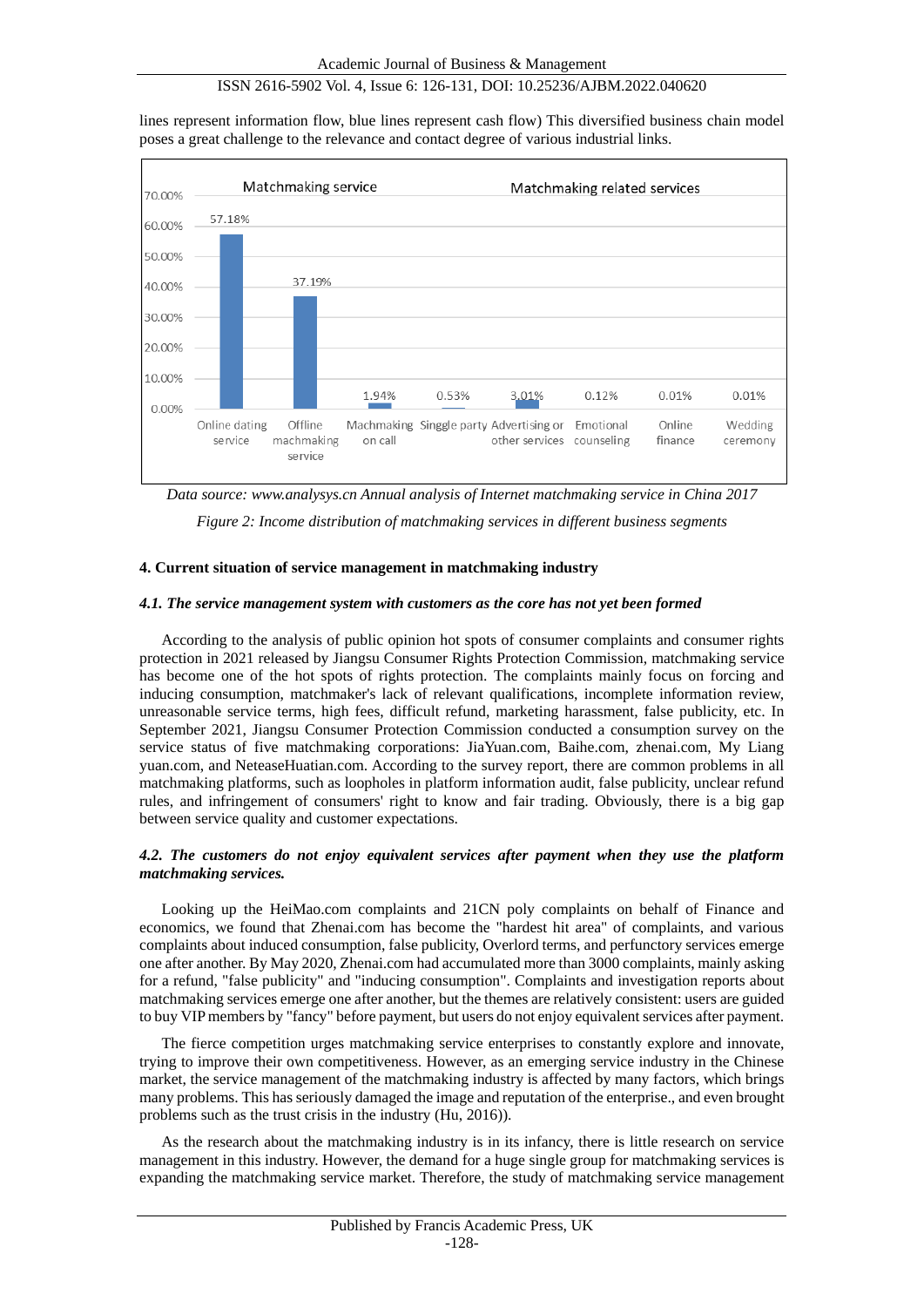has the following important significance.

#### **5. Research Significance**

This study has great practical significance for the development of the matchmaking service industry. After more than ten years of development, the matchmaking service in China has entered a mature period, and the limitations of the industry have become prominent. At present, the competition and challenges faced by the matchmaking market have become the necessary requirements for the reform and innovation of the industry. This study has the following practical significance:

#### *5.1. Practical significance*

From the analysis of the macroeconomic environment, the Chinese economy is entering the era of "service economy" and "service competition". (Teng,2018) Improving the level of the service management and innovation of the tertiary industry is not only complies with the requirements of the development of the new science and technology era but also the guarantee the healthy development of the Chinese service industry, which is conducive to the construction of a harmonious society in China.

From the perspective of microeconomics, the service management level of an enterprise determines its competitiveness. The service management of the matchmaking service industry lags far behind the progress of technological innovation in China. Therefore, improving the level of service management and carrying out service innovation is an important way to enhance market competitiveness. (Haksever.2016) In addition, optimizing service quality, improving service efficiency, improving the service management system, systematizing the management structure of matchmaking service, and refining the service objects and service functions are also the methods to realize the value creation and value-added of service management in the enterprise. (Bruhn,2012) Finally, it effectively improves the difficulties of the matchmaking market. Due to the fast pace of modern life, high population mobility, and limited opportunities for single groups to find partners, singles have a stronger demand for matchmaking services. However, there are still some problems in matchmaking service, such as lack of management, integrity crisis, confusion of values, non-standard service, and low recognition. Improving the quality of matchmaking services and implementing the optimization and innovation of service management are effective ways to alleviate these phenomena.

The improvement of the quality and efficiency of matchmaking services can effectively alleviate the pressure on how to meet the ideal mate for single people in China. The quality and efficiency of matchmaking services can effectively increase the marriage rate and take a positive function on the low fertility rate. (Xie,20) At present, China has 300 million single people. In 2021, the data of the Seventh National Census show that the current total fertility rate (TFR) is lower than 1.5, and the ultra-low fertility rate will be the biggest population risk faced by China in the future. As a part of social and economic entities, the improvement of service quality of matchmaking services can effectively alleviate the pressure of mate selection, reduce the number of single people, then take a positive role in promoting the population fertility rate. It has contributed to alleviating the aging crisis.

#### *5.2. Theoretical significance*

The establishment of a matchmaking service value chain will further promote the study and application of service management theory and fill the gap in the application of service value chain theory in the Chinese matchmaking industry. In addition, it provides a reference for the exploration of service management in relevant service industries. The innovation of service mode and the optimization of service quality will further promote the research and application of service management theory.

The research on foreign matchmaking services has been studied and developed to varying degrees. By contrast, we are behind. At present, there are few discussions on the management of matchmaking services in China. I hope this study can make a modest contribution to the innovation and management practice of matchmaking services in China, and play its due role in the construction of the localization of value chain management in Chinese matchmaking services.

#### **6. Conclusion**

To sum up, the exploration of the theory and practice of service management in this industry has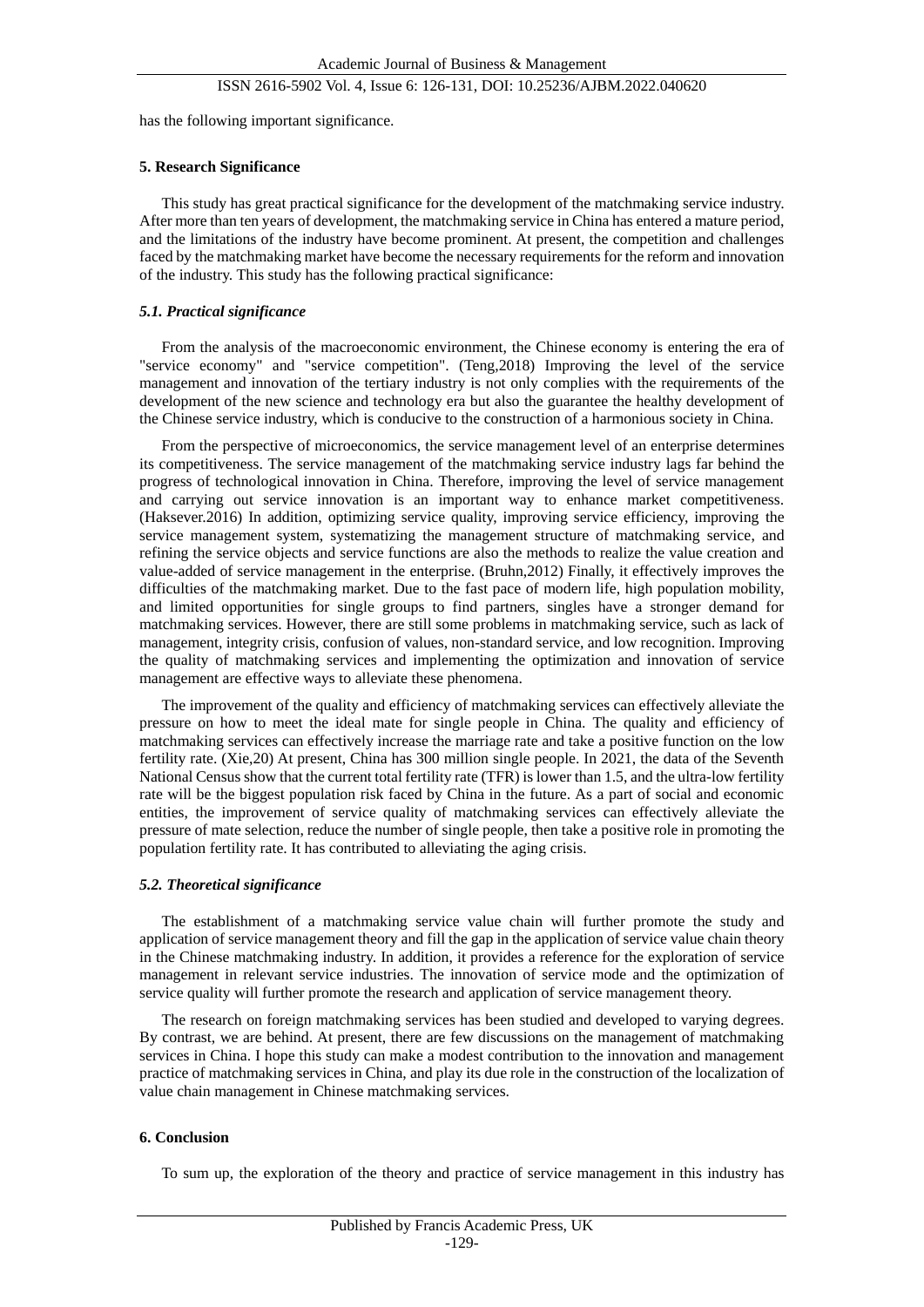become an important research topic at present. Based on the current situation of the above matchmaking service industry, I combed some related problems affecting the service management level of the industry for your reference.

(1) There is a big gap between the matching degree of the blind date market and the traditional marriage matching view in the developed cities in China.

(2) The demand for spouse selection of single customer groups paying fees is not equal to the market supply.

(3) The quality resources that the dating website can provide are limited and difficult to obtain.

(4) The relevant norms and systems of the matchmaking industry are not perfect, which makes it difficult for the company to manage the competition in the industry.

(5) Low matching success rate and low industry credibility have a great impact on the long-term sustainable development of the company.

(6) Single profit model, unstable profit evaluation, lack of business innovation and strategic planning.

#### **References**

*[1] China Civil Affairs statistical yearbook .2020. https://le.cnki.net/KNavi/yearbook/Detail/YJGY/ YZGMZ*

*[2] Research Report on Chinese online matchmaking market in 2021 https://www.djyanbao.com/index? channel=360Hanghangcha&qhclickid=fa76329e7bbb8008,* 

*[3] Meyer K E., Mudambi R., Narula R. Multinational enterprises and local contexts: The opportunities and challenges of multiple embeddedness[J]. Journal of Management Studies, 2011, 48(2): 235-252.*

*[4] Miles M B, Huberman A. Huberman M A, et al. Qualitative data analysis: An expanded resourcebook f[M]. sage, 199[4.http://www.bigdata-research.cn/content/202201/1204.html](http://www.bigdata-research.cn/content/202201/1204.html)*

*[5] Jiangsu Consumer Protection Commission released 2021 consumer complaints and public opinion hot spot analysis,<http://tech.china.com.cn/internet/20220111/384138.shtml>*

*[6]<https://tousu.sina.com.cn/>*

*[7] Zhenai.com posted the black cat complaint list: complaints about induced consumption and Overlord terms, http://tech.sina.com.cn/2019-0211/docihrfqzka4955595.shtml?tj=none&tr=12*

*[8] Annual analysis of Chinese online dating service 2017, http:[/www.analysys.cn](http://www.analysys.cn/)* 

*[9] Teng Feng (2018), [J]The Research on Service Value Chain Optimization of TRJ*

*[10] Pan Zhen, Lu Ming Hong (2003) Enterprise competitiveness based on value chain: a pair*

*An empirical study on 457 small and medium-sized enterprises [J]. Management world, 2003 (3):119- 125*

*[11] Cengiz Hake sever, Barry Render (2016) [J] Service Management. 5, P55-58*

*[12] Cheng Lin, (2016) construction of modern logistics enterprise service culture based on service value chain [J] Modern service industry, 6,31-33:*

*[13] Niemijo,(2007), Service management,[M]Shanghai University of Finance and Economics Press.*

*[14] Manfred Bruhn, Dominik Georgi,2009,Service Marketing ,2,P28-30.* 

*[15] Grönroos,(2018)Service Management and Marketing-Managing the Service Profile Logic,4th Edition2,42-43,55-56.[M] Shanghai University of Finance and Economics Press.*

*[16] Finkel, E.J., &Eastwick, P.W. (2012). Online Dating: A Critical Analysis from the Perspective of Psychological Science, Psychological Science in the Public Interest Supplement, DOI: 10.1177/1529100612436522 http://pspi.sagepub.com.*

*[17] Yu Changchun (2012). Research on value creation mechanism of service modularization based on value Chain1,24-25. [M] Jiangxi University of Finance and Economics Press.*

*[18] Liu Yan, (2017), Special Report on Internet matchmaking Securities Research Report - Industry Report, https://www.djyanbao.com/index?channel=360Hanghangcha&qhclickid=fa76329e7bbb8008, [19] Special research report on Internet dating market in China.2017<https://www.analysys.cn/>*

*[20] Chen Danni, (2012), South Korea's highly educated "leftover women" are difficult to marry, so they can only turn to the marriage agency [EB/OL] [http://language.chinadaily.com.cn/news/2012-](http://language.chinadaily.com.cn/news/2012-03/19/content_14860877.html) [03/19/content\\_14860877.html.](http://language.chinadaily.com.cn/news/2012-03/19/content_14860877.html)*

*[21] Huang Shufen, (2014), Compiled by Entering South Korea: taking stock of the top 10 wonders of South Korea [EB / OL]. http://go.huanqiu.com/html/2014/asia\_0902/4323\_2.html*

*[22] Yu Chuang chun.(2019).Research on the value creation mechanism of service modularization based on value chain,[M] Economic Science Press*